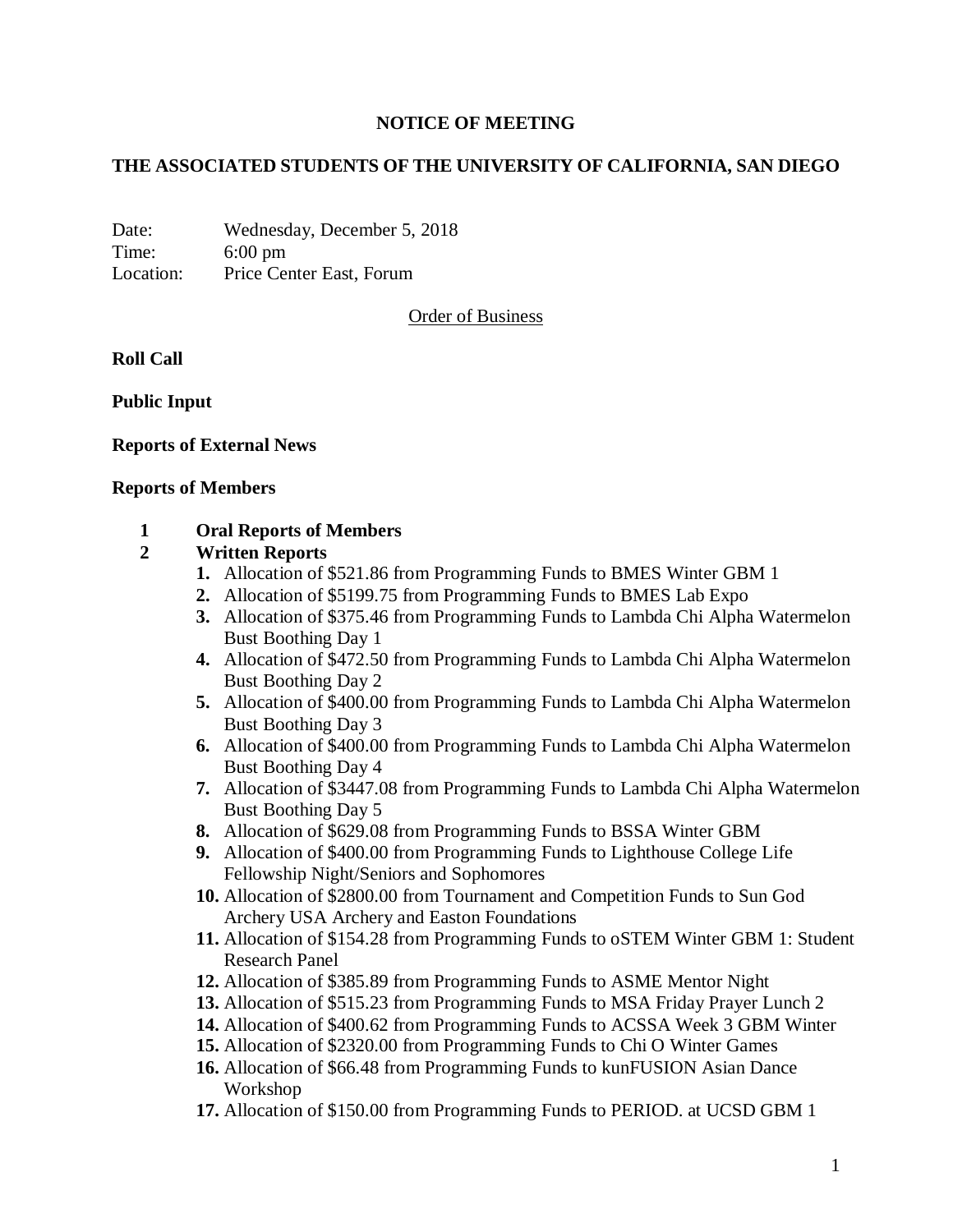- **18.** Allocation of \$39.99 from Programming Funds to Insight Pre-Optometry Study Jam
- **19.** Allocation of \$498.59 from Programming Funds to Triton XR VR Industry Demos
- **20.** Allocation of \$7010.12 from Programming Funds to Chinese Union Spring Festival Gala
	- Nathan Park

### **Reports of Senator Projects**

### **Question Time**

#### **Reports of Committees**

- **1** Finance Committee
- **2** Legislative Committee

#### **Special Orders**

**1** Special Presentation by CALPIRG members regarding CALPIRG Quarterly Updates

## **Unfinished Business**

**New Business**

**Open Forum**

**Roll Call**

# Bills in Committee

# **Finance Committee**

**F1** Allocation of \$2216.00 from Tournament and Competition Funds to Sitaare UCLA Sahana. Sponsored by Nathan Park.

**F2** Allocation of \$3,564.00 from Tournament and Competition Funds to Raas Ruckus Dance Team's UT Austin at Unknown. Sponsored by Nathan Park.

**F3** Allocation of \$119.97 from Programming Funds to HMP3 For The Transfers. Sponsored by Nathan Park.

**F4** Allocation of \$121.00 from Programming Funds to BSSA After-Class Mixer. Sponsored by Nathan Park.

**F5** Allocation of \$325.42 from Programming Funds to ACCSA Week 2 GBM Winter 2019. Sponsored by Nathan Park